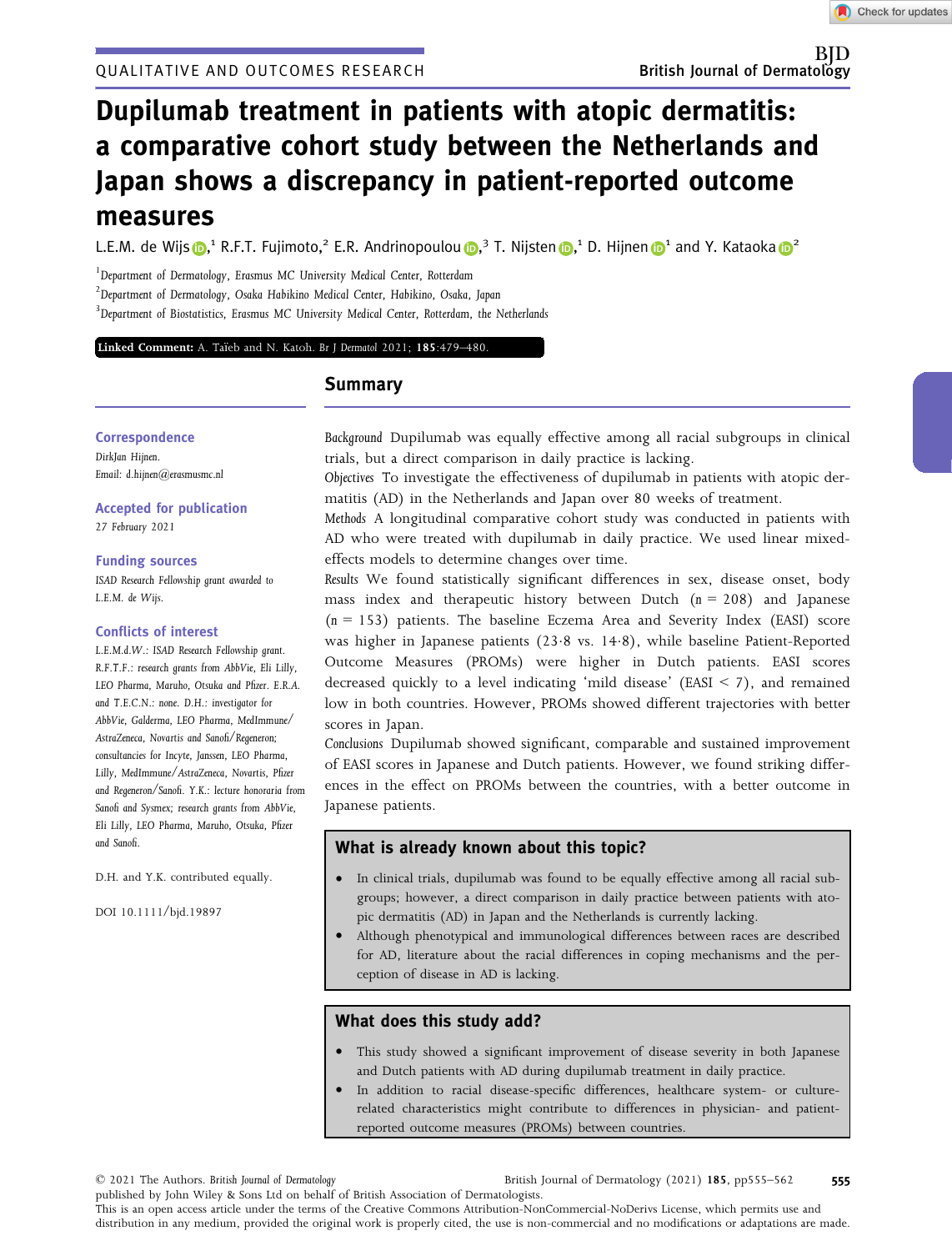## What are the clinical implications of the work?

• Consideration of PROMs and healthcare system- or culture-related characteristics, in addition to disease severity measures including the Eczema Area and Severity Index, is of added value in the evaluation of treatment effectiveness in clinical studies and in daily practice.

Atopic dermatitis (AD) is the most common chronic inflammatory skin disease. The prevalence of AD in diverse ethnic groups shows wide ranges (1–25%), with a higher prevalence reported in Asians compared with Europeans.<sup>1,2</sup> Although individuals with any ethnicity and skin type can be affected, phenotypical and immunological differences due to environmental factors, pigmentation, distinct T-helper (Th) cell profiles, epidermal structure and presence of FLG mutations have been described.<sup>2-5</sup> Recently, Koga et al.<sup>6</sup> found a stronger Th17/Th22 polarization and a more blended phenotype with features of both AD and psoriasis in Asian patients with AD compared with Europeans.<sup>4,6</sup> Until now, literature about the racial differences in coping mechanisms and the perception of disease in AD is lacking.

In most countries, topical corticosteroids (TCS), topical calcineurin inhibitors and emollients represent the first step in the treatment of AD. In Japan (JP), serum thymus and activation-regulated chemokine (TARC/CCL17) levels have been used widely as a biomarker for disease severity and as a tool for 'tight (disease) control' since 2008, especially during topical treatment in daily practice. TARC is a chemokine that plays a role in attracting inflammatory cells to the skin. After expression on the vascular endothelium, TARC is released in blood, resulting in measurable levels reflecting disease severity.<sup>7</sup> In about 15% of patients with AD, topical treatment is insufficiently effective and systemic treatments including ciclosporin A (CsA), methotrexate (MTX), azathioprine, mycophenolic acid (MPA), mycophenolate mofetil (MMF) and dupilumab are indicated.<sup>8</sup> In the Netherlands (NL), dupilumab treatment is reimbursed (100%) when a patient has been treated with at least one systemic immunosuppressant.<sup>9</sup> In JP, dupilumab treatment is indicated (70% reimbursed) for patients with moderate-to-severe AD not controlled despite adequate topical treatment for  $\geq 6$  consecutive months, not necessarily limited by prior systemic therapies. Systemic immunosuppressants are less frequently prescribed in JP. Prescription of MTX, MPA and MMF for AD is not allowed, but short courses of CsA (maximum of 12 weeks) or oral corticosteroids are used. $1$  In clinical trials, dupilumab was found to be equally effective among all racial subgroups.<sup>1,10</sup> However, a direct comparison of the effectiveness of dupilumab and other systemic therapies in daily practice in patients with AD in JP and NL is currently lacking.<sup>3</sup>

In both Osaka (JP) and Rotterdam (NL), treatment effect and disease severity in daily practice is assessed using physicians' and patients' observations and experiences supported by clinical scores including Eczema Area and Severity Index (EASI), Patient-Oriented Eczema Measure (POEM), Numeric Rating Scale (NRS)-pruritus and Dermatology Life Quality Index (DLQI). In addition, serum TARC levels were measured in Japanese patients.

Here, we aim to investigate the effectiveness of dupilumab treatment in patients with AD in the Netherlands compared with Japan.

## Patients and methods

We conducted a longitudinal comparative cohort study, using data that was prospectively collected in daily practice at the Erasmus MC University Medical Center (Rotterdam, NL) and the Osaka Habikino Medical Center (Habikino, Osaka, JP) from October 2017 until June 2020.

All patients with AD (aged  $\geq$  13 years in NL,  $\geq$  15 years in JP) who started dupilumab treatment were informed about the collection of data and patients who gave consent to publish pseudonymized information relating to them were consecutively included. In the Erasmus MC, data were collected as part of the Immune-Mediated Inflammatory Disorders (IMID) Registry. Dupilumab was used according to the product label and interval deviations and use of concomitant systemic immunosuppressants were recorded. $11$  Additionally, patients were encouraged to continue the use of topical therapy.

Data were collected at the start of dupilumab treatment, after 4 weeks (NL), after 3–4 months of treatment and every 3–4 months thereafter. Patient characteristics, therapeutic history and current AD treatment were recorded at baseline. Disease severity, symptoms and the impact on quality of life were assessed at every visit using EASI (0–72), POEM (0–28), DLQI (0–30) and NRS-pruritus (0–10). The peak pruritus score of the past 7 days was recorded in JP, whereas the peak pruritus score of the past 24 h was recorded in NL. Blood samples were collected from all Japanese patients at all visits in order to measure serum biomarker levels (i.e. TARC). Sideeffects were not recorded in a standardized manner in JP and therefore this is beyond the scope of this study.

#### Data analysis

Because data were collected in daily practice, follow-up schemes show a variance in timing of visits. We used linear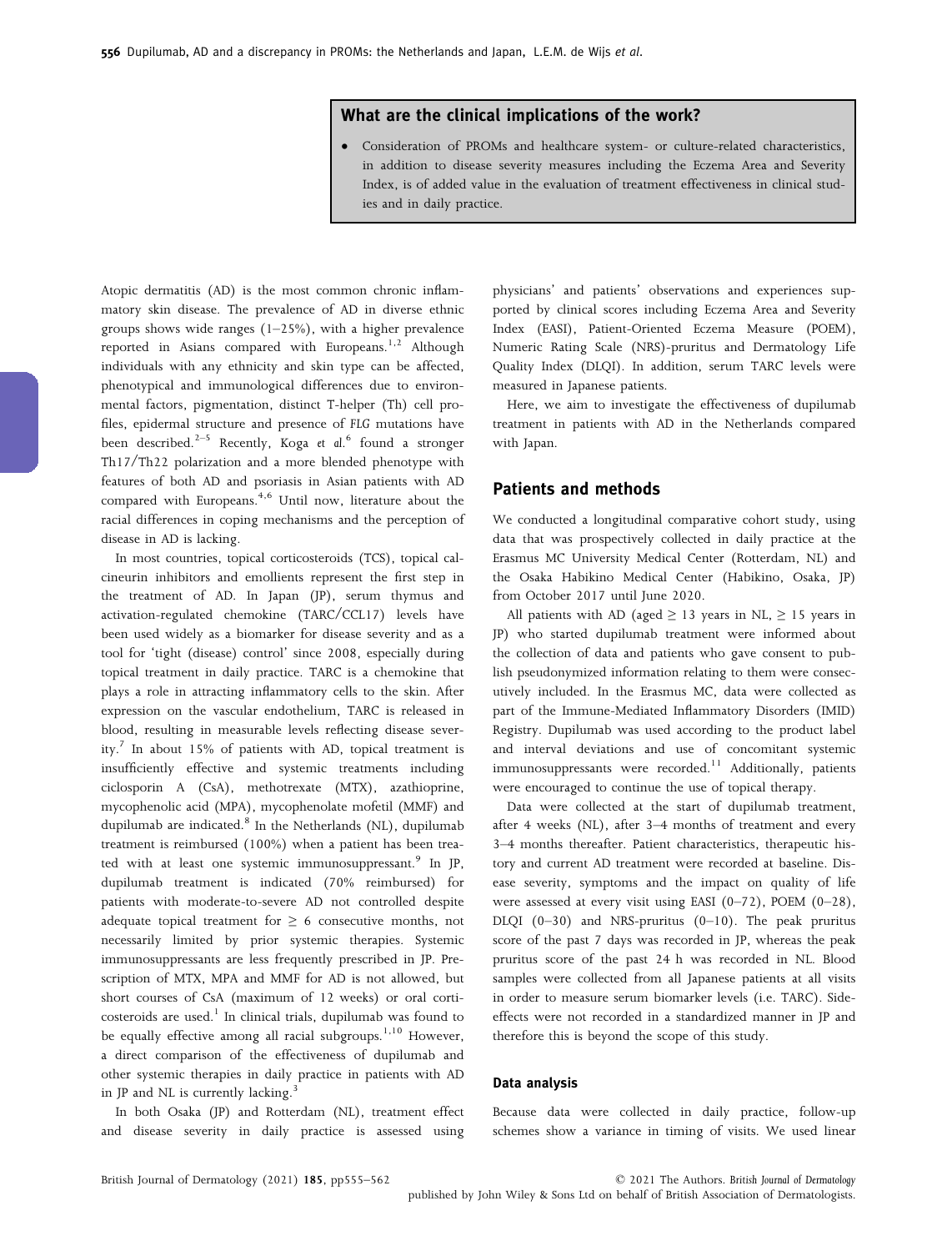mixed-effects (LME) models to evaluate the effectiveness of dupilumab and to describe and present the change of the repeatedly measured, continuous score of interest in time (days since start of treatment). We analysed measurements done at visits from the start up to 80 weeks of treatment. We used natural cubic splines in both the fixed and randomeffects models to capture the nonlinear evolution over time. Sex, age and country were included as covariates in our model, including an interaction of time and country. Please see Methods S1 in the Supporting Information for additional information.

#### Ethical approval

Our study was exempted from evaluation by the local Medical Research Ethics Committees (NL: MEC-2017-1123, W18\_097#18-123; JP: OHMC-MEC-1067). The study was conducted in accordance with STROBE recommendations.

## Results

In total, 361 patients with AD (NL,  $n = 208$ ; JP,  $n = 153$ ) were consecutively included. As shown in Table 1, the majority of the patients were male with a statistically significant difference in proportion between NL (53%) and JP (85%)  $(P < 0.001)$ . The median age at the time of initiation of dupilumab was 33 (IQR 24–51; NL) and 34 (IQR 21–45; JP) years, with a younger onset of AD in NL compared with JP  $(P < 0.001)$ . Atopic comorbidities were more frequently reported in NL  $(65–77%)$  than in JP  $(41–65%)$ , and a statistically significant lower body mass index (BMI) (24.9 vs. 22.9) was found in JP. About 90% of the Dutch patients had used CsA compared with less than 50% of the Japanese patients. These differences between countries were also found for MTX and MPA/MMF. Additionally, we found a difference in the use of concomitant systemic immunosuppressants in the transition to dupilumab treatment between the countries (NL: 124 of 208; JP: 58 of 153) (Table 1; for further details regarding NL see Table S1; see Supporting Information). Immunosuppressants were tapered and discontinued in 111 of 124 Dutch and 53 of 58 Japanese patients, after a median of 85 [NL, interquartile range (IQR) 42–167] and 56 (JP, IQR 28–133) days of treatment. The remaining patients (NL,  $n = 13$ ; JP,  $n = 5$ ) were still using immunosuppressants at the time of analysis. A subset of the Japanese patients  $(n = 7)$  was treated intensively with TCS during a clinical admission in the hospital just before starting dupilumab treatment.

In our cohort,  $61\%$  of the patients (NL,  $n = 122$ ; JP,  $n = 98$ ) were treated with dupilumab according to the product label [once every 2 weeks (Q2W)] during total follow-up. Eight per cent of the patients (NL,  $n = 29$ ; JP,  $n = 0$ ) were (temporarily) treated in a shortened interval (< 2 weeks) and 25% of the patients was treated in an extended interval (NL,  $n = 35$ ; JP,  $n = 55$ ), which was initiated after 1 year of Q2W application in JP. Thirty-three (NL,  $n = 20$ ; JP,  $n = 13$ ) patients discontinued dupilumab treatment due to insufficient effectiveness (NL,  $n = 10$ ; JP,  $n = 1$ ), side-effects (NL,  $n = 4$ ), a combination of insufficient effectiveness and side-effects (NL,  $n = 4$ ), financial considerations (JP,  $n = 11$ ), changed diagnosis (JP,  $n = 1$ ) or anticipated pregnancy ( $NL$ ,  $n = 2$ ). No evident common phenotypical characteristics, laboratory markers or other predictors of failure could be detected in these patients.

The disease course from baseline until 80 weeks (= 560 days) of treatment is shown in Figure 1a–e. The number of unique patients with recorded EASI scores at specific time points ranged from 194 (NL) and 145 (JP) at the start of dupilumab treatment, to 103 (NL) and 85 (JP) at 1 year, and subsequently  $44$  (NL) and  $38$  (JP) at  $1.5$  years of treatment (Tables S2 and S3; see Supporting Information).

The estimated severity scores (Table 2) indicate moderateto-severe AD at baseline. Interestingly, although the physicianreported severity scores were higher in Japanese patients (i.e. EASI 23.8 vs. 14.8 in NL), all patient-reported outcome measures (PROMs) indicated worse disease in NL. A statistically significant difference in estimated baseline scores between JP and NL was found for POEM ( $P = \langle 0.001 \rangle$ , DLQI ( $P = \langle$ 0.001) and NRS-pruritus ( $P = 0.022$ ), while a minimal clinically important difference (MCID) between both populations at baseline was observed for EASI (actual difference 9.0; MCID 6.6) and POEM (actual difference 4.0; MCID 3.4). The baseline TARC level, which was measured only in JP, was estimated to be 2239 pg  $mL^{-1}$  (95% CI 1553–2925) (maximum reference value  $450$  pg  $mL^{-1}$ ).

After 12 weeks of treatment, we observed an estimated mean EASI of 5.7 and an absolute change from baseline  $(\Delta)$  of -9.1 (-61.5%) in NL and 5.3 ( $\Delta$  -18.5; -77.7%) in JP; a mean POEM of 8.4 ( $\Delta$  –9.7, –53.6%) in NL and 6.0 ( $\Delta$  –8.1, – 57.4%) in JP; a mean DLQI of 4.2 ( $(\Delta - 6.6, -61.1\%)$  in NL and 3.3 ( $\Delta$  –4.5, –57.7%) in JP; and a mean NRS-pruritus of 3.9 ( $\Delta$  $-2.7, -40.9\%$ ) in NL and  $3.0$  ( $\Delta -2.9, -49.2\%$ ) in JP (Table 2). All outcome measures have shown improvement with at least one MCID unit. As shown in Figure 1 (b,c), all PROMs in Dutch patients show an increase after 12–16 weeks of treatment, which was not reflected by the EASI score (Figure 1a). A continued improvement of PROMs from about 21 weeks (approx. 150 days) until approximately 70–80 weeks (about 490– 560 days) is observed in both countries. We found statistically significant differences in POEM scores from about 145 days of treatment until the end of follow-up between JP and NL patients; DLQI scores from about 200 to 230 days of treatment; and NRS-pruritus scores from about 175 to 275 days, and 330 to 465 days of treatment (Figure 1a–d). After 80 weeks (560 days) of treatment, we found a difference between the countries in all outcome measures, with better outcomes in JP compared with NL patients, as shown in Table 2, respectively: EASI 0.7, POEM 3.1, DLQI 1.1, NRS 0.7).

## Discussion

In this longitudinal comparative cohort study, we evaluated the effectiveness of dupilumab in Dutch and Japanese patients with AD in daily practice. Dupilumab showed significant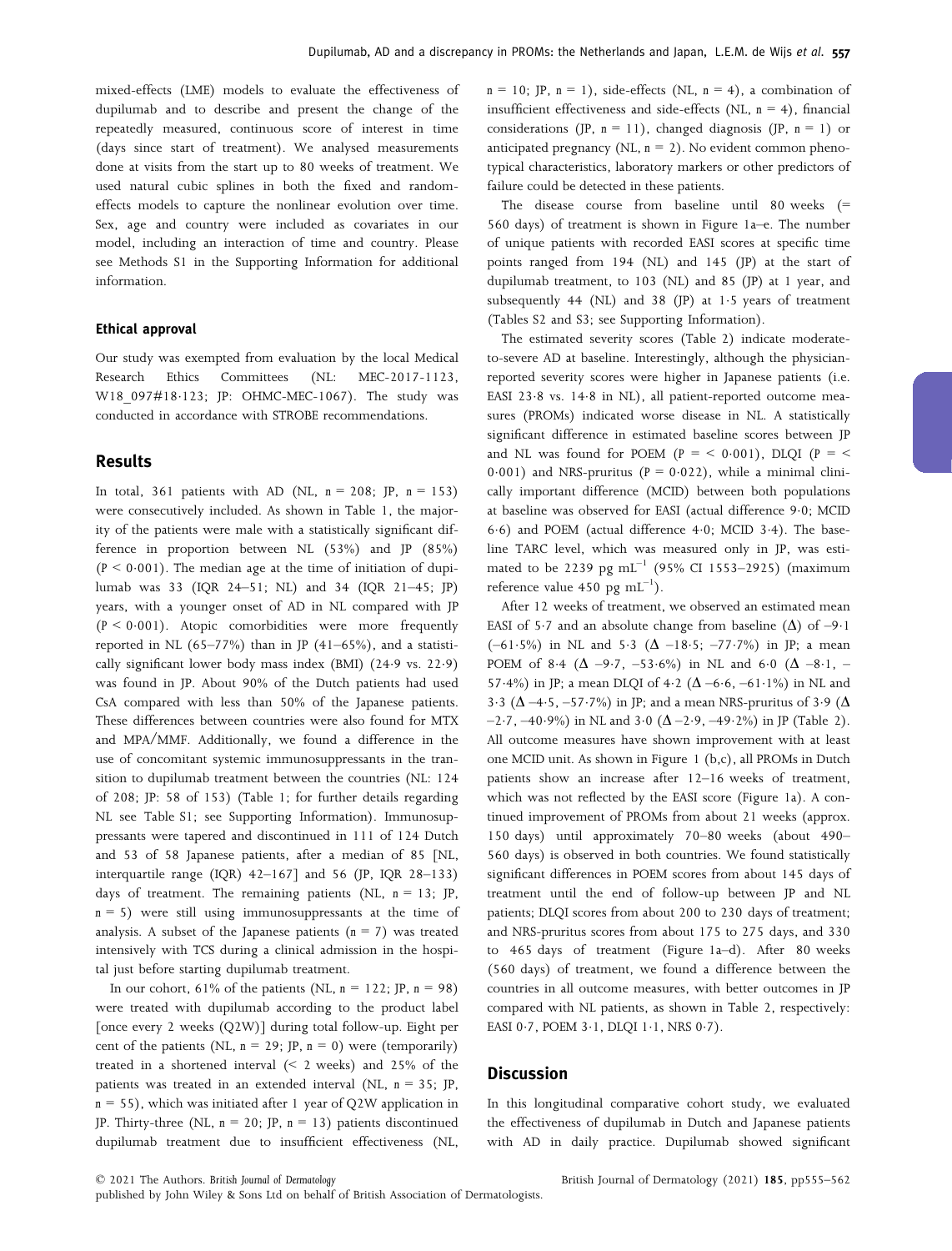Table 1 Demographics and clinical characteristics at baseline<sup>a</sup>

| Characteristic                                                      | NL $(n = 208)^{b}$  | JP $(n = 153)^{b}$ | P-value                   |
|---------------------------------------------------------------------|---------------------|--------------------|---------------------------|
| Male sex                                                            | 111(53)             | 130 (85)           | $< 0.001*$                |
| Age of onset AD <sup>c</sup>                                        |                     |                    | $< 0.001*$                |
| $0 \leq 2$ years                                                    | 116 (56)            | 65 (43)            |                           |
| $2 \leq 6$ years                                                    | 21(10)              | 29(19)             |                           |
| $6 \leq 18$ years                                                   | 21(10)              | 35(23)             |                           |
| $\geq$ 18 years                                                     | 34(16)              | 23(15)             |                           |
| Age at start of dupilumab, median (IQR), years                      | $33(24 - 51)$       | $34(21-45)$        | $0.016*$                  |
| Number of adolescents $(< 18$ years)                                | 4(2)                | 24(16)             | $< 0.001*$                |
| Race <sup>d</sup>                                                   |                     |                    | $< 0.001$ * <sup>,m</sup> |
| White                                                               | 163 (78)            |                    |                           |
| Black                                                               | 14(7)               |                    |                           |
| Asian                                                               | 11(5)               | 153 (100)          |                           |
| Other                                                               | 2 $(1)^n$           |                    |                           |
| Fitzpatrick skin type                                               |                     |                    | $< 0.001$ * <sup>.o</sup> |
| $\rm I$                                                             | 4(2)                |                    |                           |
| $\mathbf{I}$                                                        | 144(69)             |                    |                           |
| $\rm III$                                                           | 22(11)              | 71(46)             |                           |
| IV                                                                  | 16(8)               | 81 (53)            |                           |
| $\rm V$                                                             | 18(9)               | 1(1)               |                           |
| VI                                                                  | 4(2)                |                    |                           |
| Atopic/allergic conditions <sup>p</sup>                             |                     |                    |                           |
| Asthma <sup>e</sup>                                                 | 135(65)             | 63 (41)            | $< 0.001*$                |
| Allergic (rhino) conjunctivitis <sup>e</sup>                        | 161(77)             | 100(65)            | $0.009*$                  |
| Allergic contact dermatitis <sup>t</sup>                            | 98 (47)             | 1(1)               | $< 0.001*$                |
| BMI, median (IQR) <sup>g</sup>                                      | $24.9(22.2 - 27.9)$ | $22.9(20.3-26.5)$  | $< 0.001*$                |
| Family history of atopic diseases <sup>h</sup>                      | 150(72)             | 101(66)            | 0.381                     |
| Previous use of phototherapy <sup>1</sup>                           | 126(61)             | 35(23)             | $< 0.001*$                |
| Number of previous used conventional systemic immunosuppressants    |                     |                    | $< 0.001$ * <sup>.o</sup> |
| $\boldsymbol{0}$                                                    | 7(3)                | 83 (54)            |                           |
| $\mathbf{1}$                                                        | 64 (31)             | 70 (46)            |                           |
| $\mathfrak{2}$                                                      | 98 (47)             |                    |                           |
| $\geq$ 3                                                            | 39 (19)             |                    |                           |
| Previously used conventional systemic immunosuppressants            |                     |                    |                           |
| Ciclosporin A <sup>J</sup>                                          | 187 (90)            | 70 (46)            | $< 0.001*$                |
| Methotrexate <sup>k</sup>                                           | 77 (37)             |                    | $< 0.001*$                |
| Azathioprine                                                        | 39 (19)             | 3(2)               | $< 0.001*$                |
| MPA/MMF                                                             | 78 (38)             |                    | $< 0.001*$                |
| Therapy until start of dupilumab/continued after start of dupilumab |                     |                    |                           |
| Ciclosporin A                                                       | 61(29)/59(97)       | 58 (37)/58 (100)   | $< 0.001*/< 0.001*$       |
| Methotrexate                                                        | 23(11)/11(48)       |                    | $< 0.001*/NA$             |
| Azathioprine                                                        | 12 (6) $/9$ (75)    | 1(1)/1(100)        | $0.009*/1.0$              |
| MPA/MMF                                                             | 18(9)/17(94)        |                    | $< 0.001*/NA$             |
| Other <sup>q</sup>                                                  | 29(14)/28(97)       | $1(1)/-$           | $< 0.001*/< 0.001*$       |
|                                                                     |                     |                    |                           |

AD, atopic dermatitis; BMI, body mass index; IQR, interquartile range; MMF, mycophenolate mofetil; MPA, mycophenolic acid; NL, the Netherlands; JP, Japan <sup>a</sup>Statistical tests used: for proportions: Chi-squared test [Expected (E) < 5; Fisher's exact test); for distributions across JP / NL: Mann–Whitney U-test. \*P < 0.05, statistical significance. <sup>b</sup>All values n (%), unless otherwise noted. <sup>c–1</sup>Missing values: <sup>c</sup>n = 16 (NL), n = 1 (JP);  ${}^{d}$ n = 18 (NL);  ${}^{e}$ n = 1 (NL);  ${}^{f}$ n = 51 (NL);  ${}^{g}$ n = 31 (NL);  ${}^{h}$ n = 15 (NL), n = 13 (JP);  ${}^{h}$ n = 52 (NL);  ${}^{h}$ n = 2 (JP);  ${}^{h}$ n = 1 (JP);  ${}^{h}$ n = 1 (NL). <sup>m</sup>Categories combined into white and other, in order to be able to conduct statistic tests. <sup>n</sup>Indian,  $n = 2$ . <sup>o</sup>Categories combined into 1 + II vs. III–VI (skin type) and 0 vs. ≥ 1 (previous therapies), in order to be able to conduct statistic tests (more than two categories and several cells with < 5 counts, Fisher's exact only possible as  $2 \times 2$ ). <sup>P</sup>Patient-reported or physician-diagnosed. <sup>q</sup>Oral corticosteroids: NL, n = 27 NL,  $n = 1$  JP; alitretinoin  $n = 2$  NL.

improvement on all outcome measures in both Japanese and Dutch patients. Although the mean estimated baseline EASI score was higher in Japanese patients, baseline PROMs were significantly higher in Dutch patients. The mean estimated EASI scores of Dutch and Japanese patients decreased quickly to a score indicating 'mild disease', with a comparable trajectory from 12 weeks until the end of follow-up. Strikingly, PROMs showed different trajectories with relatively high levels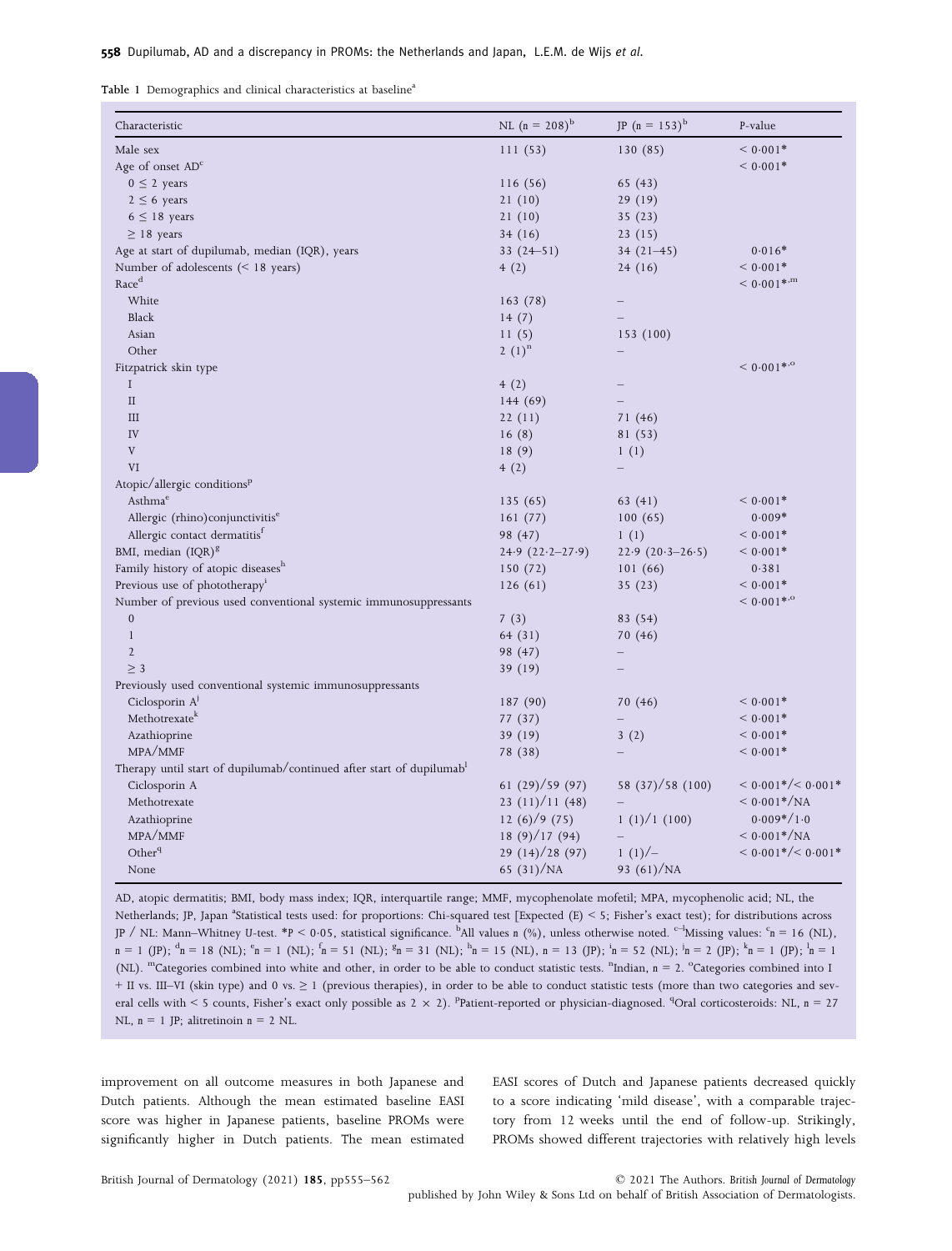

Figure 1 Effectiveness of dupilumab in patients with atopic dermatitis: outcome measures over time during dupilumab treatment. All outcome measures have shown clinically relevant improvement with at least one unit of minimal clinically important difference. (a) The EASI score shows a rapid decrease with comparable trajectories in both countries, while Patient-Reported Outcome Measures (PROMs) [(b) Patient-Oriented Eczema Measure and (c) Numeric Rating Scale (NRS)-Pruritus] showed different trajectories with relatively high scores and a clinically relevant, better outcome for PROMs in JP patients. (c) NRS-Pruritus shows peak pruritus past 24 h (NL) and mean pruritus past 7 days (JP). (d) DLQI score in time during dupilumab treatment. (e) TARC levels after starting dupilumab treatment (in JP patients). Bands show 95% confidence intervals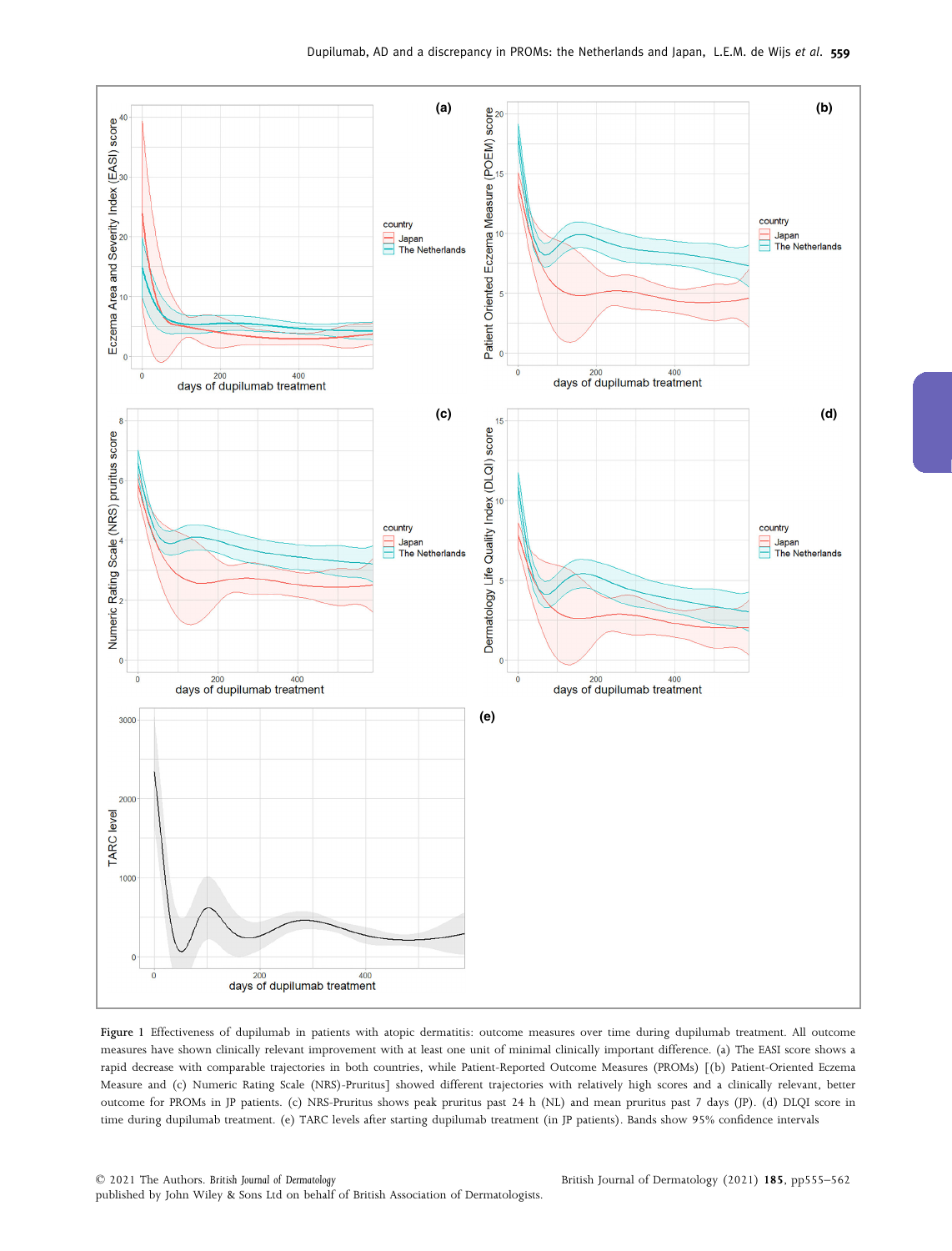|                                      | The Netherlands                                                      |                        | Japan               |                        |  |  |  |
|--------------------------------------|----------------------------------------------------------------------|------------------------|---------------------|------------------------|--|--|--|
|                                      | ESS (95% CI)                                                         | % change from baseline | ESS (95% CI)        | % change from baseline |  |  |  |
| Eczema Area and Severity Index score |                                                                      |                        |                     |                        |  |  |  |
| Baseline                             | $14.8(9.9-19.7)$                                                     |                        | $23.8 (8.6 - 39.0)$ |                        |  |  |  |
| 4 weeks                              | 9.4 $(5.8-13.0)$                                                     | $-36.5$                | $11.6(0.6-22.6)$    | $-51.3$                |  |  |  |
| 12 weeks                             | $5.7(3.9 - 7.5)$                                                     | $-61.5$                | $5.3(1.4-9.2)$      | $-77.7$                |  |  |  |
| 52 weeks                             | 4.9 $(4.0-5.8)$                                                      | $-66.9$                | $3.0(2.0-4.0)$      | $-87.4$                |  |  |  |
| 80 weeks                             | $4.3(2.9-5.7)$                                                       | $-70.9$                | $3.6(1.8-5.4)$      | $-84.9$                |  |  |  |
|                                      | Patient-Oriented Eczema Measure score                                |                        |                     |                        |  |  |  |
| Baseline                             | $18.1(17.0-19.2)$                                                    | $-$                    | $14.1(13.2-15.0)$   |                        |  |  |  |
| 4 weeks                              | $11.3(10.3-12.3)$                                                    | $-37.6$                | $10.2 (8.7 - 11.7)$ | $-27.7$                |  |  |  |
| 12 weeks                             | $8.4(7.4-9.4)$                                                       | $-53.6$                | $6.0(2.6-9.4)$      | $-57.4$                |  |  |  |
| 52 weeks                             | $8.4(7.4-9.4)$                                                       | $-53.6$                | $4.6(3.4 - 5.8)$    | $-67.4$                |  |  |  |
| 80 weeks                             | $7.5(6.3-8.7)$                                                       | $-58.6$                | $4.4(2.9-5.9)$      | $-68.8$                |  |  |  |
| Dermatology Life Quality Index score |                                                                      |                        |                     |                        |  |  |  |
| Baseline                             | $10.8(9.9-11.7)$                                                     |                        | $7.8$ $(7.0-8.6)$   |                        |  |  |  |
| 4 weeks                              | $6.3(5.5-7.1)$                                                       | $-41.7$                | $5.7(4.5-6.9)$      | $-26.9$                |  |  |  |
| 12 weeks                             | 4.2 $(3.4 - 5.0)$                                                    | $-61.1$                | $3.3(0.8-5.8)$      | $-57.7$                |  |  |  |
| 52 weeks                             | $4.0(3.1-4.9)$                                                       | $-63.0$                | $2.5(1.5-3.5)$      | $-67.9$                |  |  |  |
| 80 weeks                             | $3 \cdot 1$ $(2 \cdot 0 - 4 \cdot 2)$                                | $-71.3$                | $2.0(0.8-3.2)$      | $-74.4$                |  |  |  |
| Numeric Rating Scale-pruritus        |                                                                      |                        |                     |                        |  |  |  |
| Baseline                             | $6.6(6.2 - 7.0)$                                                     |                        | $5.9(5.5-6.3)$      |                        |  |  |  |
| 4 weeks                              | $4.9(4.5-5.3)$                                                       | $-25.8$                | $4.5(3.9-5.1)$      | $-23.7$                |  |  |  |
| 12 weeks                             | $3.9(3.5-4.3)$                                                       | $-40.9$                | $3.0(1.8-4.2)$      | $-49.2$                |  |  |  |
| 52 weeks                             | $3.5(3.1-3.9)$                                                       | $-47.0$                | $2.6(2.1-3.1)$      | $-55.9$                |  |  |  |
| 80 weeks                             | $3.2(2.7-3.7)$                                                       | $-51.5$                | $2.5(1.9-3.1)$      | $-57.6$                |  |  |  |
|                                      | Thymus and activation-regulated chemokine (TARC) levels <sup>a</sup> |                        |                     |                        |  |  |  |
| Baseline                             |                                                                      |                        | 2239 (1553-2925)    |                        |  |  |  |
| 4 weeks                              |                                                                      |                        | 578 (80-1076)       | $-75.3$                |  |  |  |
| 12 weeks                             |                                                                      |                        | $483(87-878)$       | $-79.4$                |  |  |  |
| 52 weeks                             |                                                                      |                        | 339 (259-419)       | $-85.5$                |  |  |  |
| 80 weeks                             |                                                                      |                        | $255(49 - 461)$     | $-89.1$                |  |  |  |

|  | Table 2 Effectiveness of dupilumab: estimated (clinical) severity scores (ESS) over time |  |  |  |  |  |
|--|------------------------------------------------------------------------------------------|--|--|--|--|--|
|  |                                                                                          |  |  |  |  |  |

CI, confidence interval.  $^{\text{a}}$ Measured in pg  $\text{mL}^{-1}$ .

and clinically relevant, better outcomes for PROMs in Japanese patients.

Interestingly, we found large differences in demographics and clinical characteristics of Japanese compared with Dutch patients at baseline. We found a higher number of male patients in JP  $(85\%, < 0.001)$ , a later onset of disease in Japanese patients  $( $0.001$ ) and lower BMI  $( $0.001$ ) compared$$ with Dutch patients. This is partly in line with data from an observational registry of adult Japanese patients with AD and phase III trial data, reporting 56–80% male patients with moderate-to-severe AD, and a median onset of AD of 3– 4 years of age. $1,12$  However, a study conducted by the Japanese Dermatological Association including all disease severity categories concluded that there is no sex difference in the incidence of AD.<sup>13</sup> This might suggest a higher risk for developing severe AD in male patients; however, literature on this topic is lacking. Kato et al. found significant negative correlations between BMI and EASI reduction in the long term, suggesting that dupilumab might be less effective in obese patients.<sup>14</sup> However, the addition of BMI as a covariate in our analyses did not result in clinically relevant changes of the

outcome. Additionally, we found higher incidences of atopic comorbidities in Dutch patients, which might be explained by the fact that in the Japanese cohort only physician-diagnosed atopic comorbidities were registered, while in the Dutch cohort patient-reported conditions were also included. Differences in previous and concomitant use of systemic immunosuppressants can be explained by differences in prescription behaviour and regulations between countries, as discussed earlier. However, we have recently shown that the use of concomitant systemic immunosuppressants does not affect longterm treatment effectiveness.<sup>15</sup>

Analysis of our outcome measures showed large confidence intervals for the Japanese patients, as shown in Figure 1a–d. This can be explained by the overrepresentation of males in the Japanese cohort. Additional sensitivity analyses ruled out the influence of this overrepresentation on the differences found between the countries. Factors that may explain these differences include racial disease-specific differences, differences in healthcare organization and cultural practices, and racial differences in coping and disease experiences. In our study, we found differences in POEM and NRS between the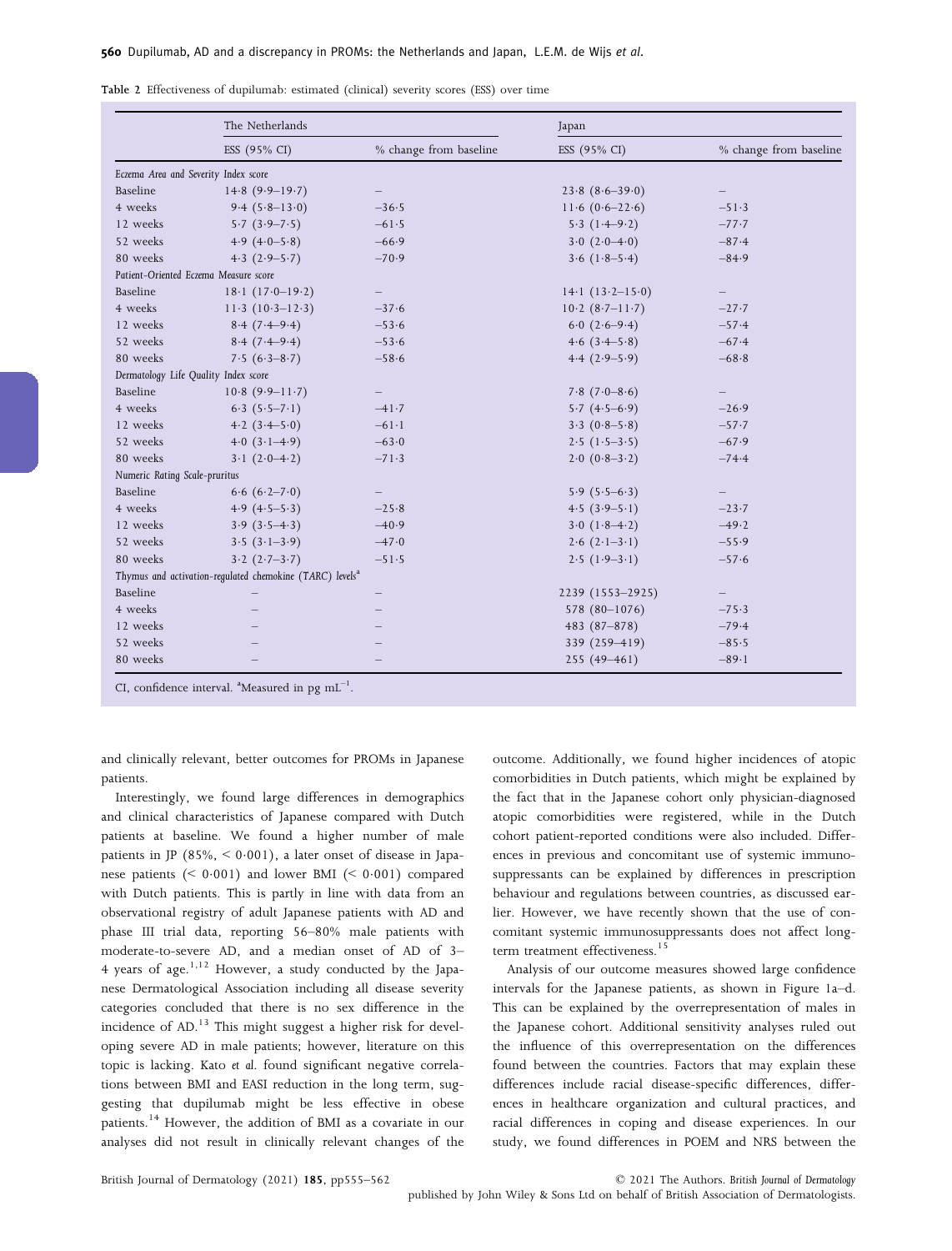countries. However, differences in DLQI were less evident. This may be because the DLQI is not disease-specific and includes only questions regarding general physical disabilities. The minor differences in EASI and DLQI scores between countries suggest that cultural differences, e.g. differences in coping, may explain this discrepancy. It is known that cultural characteristics determine the perception of health and illness. Japan is known to have a relatively low absenteeism (i.e. sickness absence) and high presenteeism (i.e. sickness presence) rate compared with other countries, which might reflect a different culture-related coping strategy as well.<sup>16</sup> However, there have been no publications on this topic for AD in particular.<sup>17</sup> Additionally, various dimensions of disease or illness perception have been associated with different aspects of the outcome.<sup>18</sup> Secondly, the discrepancy might also be the result of the difference in AD healthcare organization. In Japan, focus on concomitant TCS use is expected to be higher compared with NL, possibly resulting in improvement of their disease. This is mainly due to the experience-based knowledge of accurate remission levels with concomitant TCS based on serum TARC levels.

The rebound effect that was found in the Dutch cohort from approximately 12 weeks of treatment might be the result of a response shift due to (temporal) recalibration.<sup>19</sup> This shift might be the result of changing expectations of the patients during (effective) treatment (i.e. patients become more critical during effective therapy).<sup>19</sup> It could be speculated that Japanese patients are less susceptible to this response shift, partly because of the gratitude that could possibly be higher due to the personal financial investment that is required during dupilumab treatment in Japan (approximately ¥40000/€317 per month).<sup>20</sup> Notably, this rebound phenomenon was reflected by increasing TARC levels in Japanese patients, although levels remained within the reference value that is used in daily practice  $(< 600 \text{ pg mL}^{-1})$  (Figure 1e). Overall, PROMs showed relatively high levels during follow-up with a POEM up to 100 in NL and 60 in JP, which is in line with the available literature.<sup>21,22</sup> This might suggest that consideration of PROMs in addition to disease severity measures including EASI is of added value in the evaluation of treatment effectiveness in studies and daily practice.

The declining ratio between actual and expected measurements, possibly considered a limitation, could be explained by the extended intervals between follow-up visits in patients with effective treatment (Table S3). Interestingly, the persistence with dupilumab was comparable in JP and NL, despite differences in reimbursement (Table S2). Furthermore, there were minor differences in outcome measures and visit schedules between the countries, but these did not complicate our analyses using the LME models. In addition, side-effects were not analysed in this study due to the absence of standardized records of side-effects in daily practice.

This is the first study that directly compares dupilumab treatment in Dutch and Japanese adult patients with AD. Dupilumab showed significant improvement of AD in Japanese and Dutch patients. Although the effect on disease severity (EASI)

was similar, we found differences in the effect on PROMs. These differences might be the result of cultural- or healthcare system-related differences.

## Acknowledgments

The authors, L.E.M. de Wijs and Y. Kataoka would like to thank the International Society of Atopic Dermatitis (ISAD) for the Research Fellowship Grant that was awarded to L.E.M. de Wijs, and made this collaboration possible.

## References

- 1 Katoh N, Kataoka Y, Saeki H et al. Efficacy and safety of dupilumab in Japanese adults with moderate-to-severe atopic dermatitis: a subanalysis of three clinical trials. Br J Dermatol 2020; 183:39–51.
- 2 Brunner PM, Guttman-Yassky E. Racial differences in atopic dermatitis. Ann Allergy Asthma Immunol 2019; 122:449–55.
- 3 Kaufman BP, Guttman-Yassky E, Alexis AF. Atopic dermatitis in diverse racial and ethnic groups – variations in epidemiology, genetics, clinical presentation and treatment. Exp Dermatol 2018; 27:340–57.
- 4 Noda S, Suárez-Fariñas M, Ungar B et al. The Asian atopic dermatitis phenotype combines features of atopic dermatitis and psoriasis with increased TH17 polarization. J Allergy Clin Immunol 2015; 136:1254–64.
- 5 Osawa R, Konno S, Akiyama M et al. Japanese-specific filaggrin gene mutations in Japanese patients suffering from atopic eczema and asthma. J Invest Dermatol 2010; 130:2834–6.
- 6 Koga C, Kabashima K, Shiraishi N et al. Possible pathogenic role of Th17 cells for atopic dermatitis. J Invest Dermatol 2008; 128:2625–30.
- 7 Kataoka Y. Thymus and activation-regulated chemokine as a clinical biomarker in atopic dermatitis. J Dermatol 2014; 41:221–9.
- 8 Emerson RM, Williams HC, Allen BR. Severity distribution of atopic dermatitis in the community and its relationship to secondary referral. Br J Dermatol 1998; 139:73–6.
- 9 NVDV. Introductie van dupilumab voor ernstig constitutioneel eczeem (CE). Available at: [https://nvdv.nl/storage/app/media/](https://nvdv.nl/storage/app/media/uploaded-files/introductie-van-dupilumab-voor-ernstig-constitutioneel-eczeem-ce-2018-standpunt.pdf) [uploaded-files/introductie-van-dupilumab-voor-ernstig-constitutioneel](https://nvdv.nl/storage/app/media/uploaded-files/introductie-van-dupilumab-voor-ernstig-constitutioneel-eczeem-ce-2018-standpunt.pdf)[eczeem-ce-2018-standpunt.pdf](https://nvdv.nl/storage/app/media/uploaded-files/introductie-van-dupilumab-voor-ernstig-constitutioneel-eczeem-ce-2018-standpunt.pdf) [in Dutch] (last accessed 19 April 2021).
- 10 Alexis AF, Rendon M, Silverberg JI et al. Efficacy of dupilumab in different racial subgroups of adults with moderate-to-severe atopic dermatitis in three randomized, placebo-controlled phase 3 trials. J Drugs Dermatol 2019; 18:804–13.
- 11 Sanofi-Aventis B.V. Dupilumab Summary of product characteristics (SPC) 2018.
- 12 Katoh N, Saeki H, Kataoka Y et al. Atopic dermatitis disease registry in Japanese adult patients with moderate to severe atopic dermatitis (ADDRESS-J): baseline characteristics, treatment history and disease burden. J Dermatol 2019; 46:290–300.
- 13 Takeuchi S, Esaki H, Furue M. Epidemiology of atopic dermatitis in Japan. J Dermatol 2014; 41:200–4.
- 14 Kato A, Kamata M, Ito M et al. Higher baseline serum lactate dehydrogenase level is associated with poor effectiveness of dupilumab in the long term in patients with atopic dermatitis. J Dermatol 2020; 47:1013–9.
- 15 de Wijs LEM, Bosma AL, Erler NS et al. Effectiveness of dupilumab treatment in 95 patients with atopic dermatitis: daily practice data. Br J Dermatol 2020; 182:418–26. [https://doi.org/10.1111/bjd.](https://doi.org/10.1111/bjd.18179) [18179](https://doi.org/10.1111/bjd.18179)